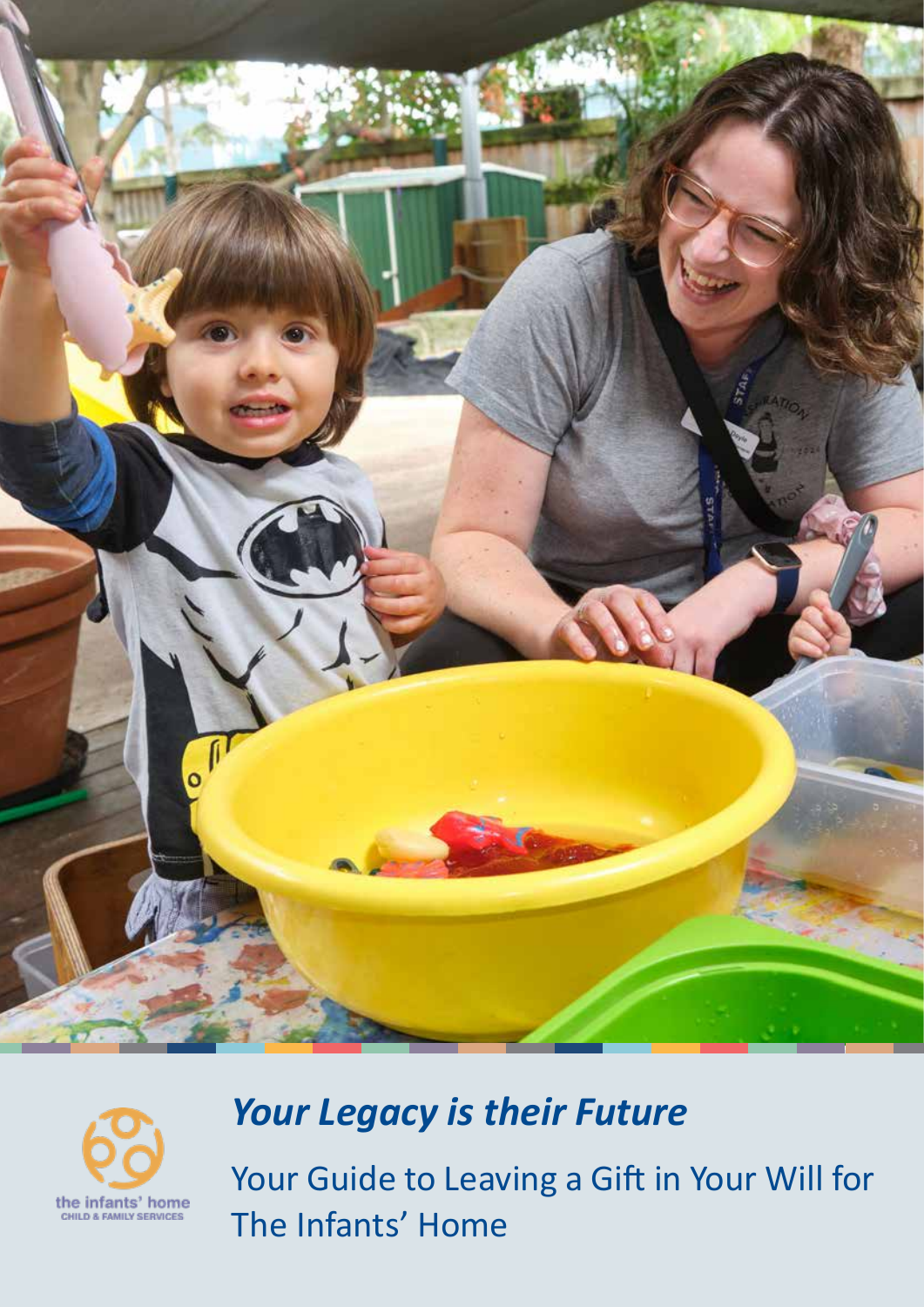#### **Our story**



For almost 150 years The Infants' Home has been improving the lives of children and families. With your support, we can continue to support our community for many years to come.

Many of us take for granted the freedom to determine our own futures. Some children face challenges in early childhood that can leave them falling behind for the rest of their lives. Through early intervention, children can be set up for future success.

Since 1874 The Infants' Home has been championing the rights of children, women, and families, protecting those at risk, and guiding families as they build their strengths, skills and confidence to create more positive futures for themselves.

We are a leading provider of award-winning integrated early childhood services, delivering early childhood education and care, early intervention and allied health and family support services to thousands of children and families each year. At least thirty percent of our onsite services and all of our community services are directed to help children with additional needs or those living in vulnerable circumstances.

As a historic children's charity, The Infants' Home is reliant on support from donors to continue our work in the community, where we provide early intervention, education and support services to vulnerable people.

Legacies left by supporters have enabled us to expand our service offerings, to support more children and families in need, and to improve our facilities for generations to come.

By leaving a gift in your Will to The Infants' Home you can help secure the continued growth of our organisation and the delivery of our specialist integrated early intervention services to children, changing lives in meaningful ways. Your gift will make a real difference to the futures of young children, and it will continue to positively impact generations beyond your lifetime.

Thank you for considering leaving a gift in your Will to The Infants' Home. Every gift, no matter the size, brings us a step closer to The Infants' Home's vision of a society in which each child is given the chance in early childhood to develop their abilities to meet life's challenges and opportunities. We will cherish your gift and remember your legacy.

Elizabeth

Elizabeth Robinson Chief Executive Officer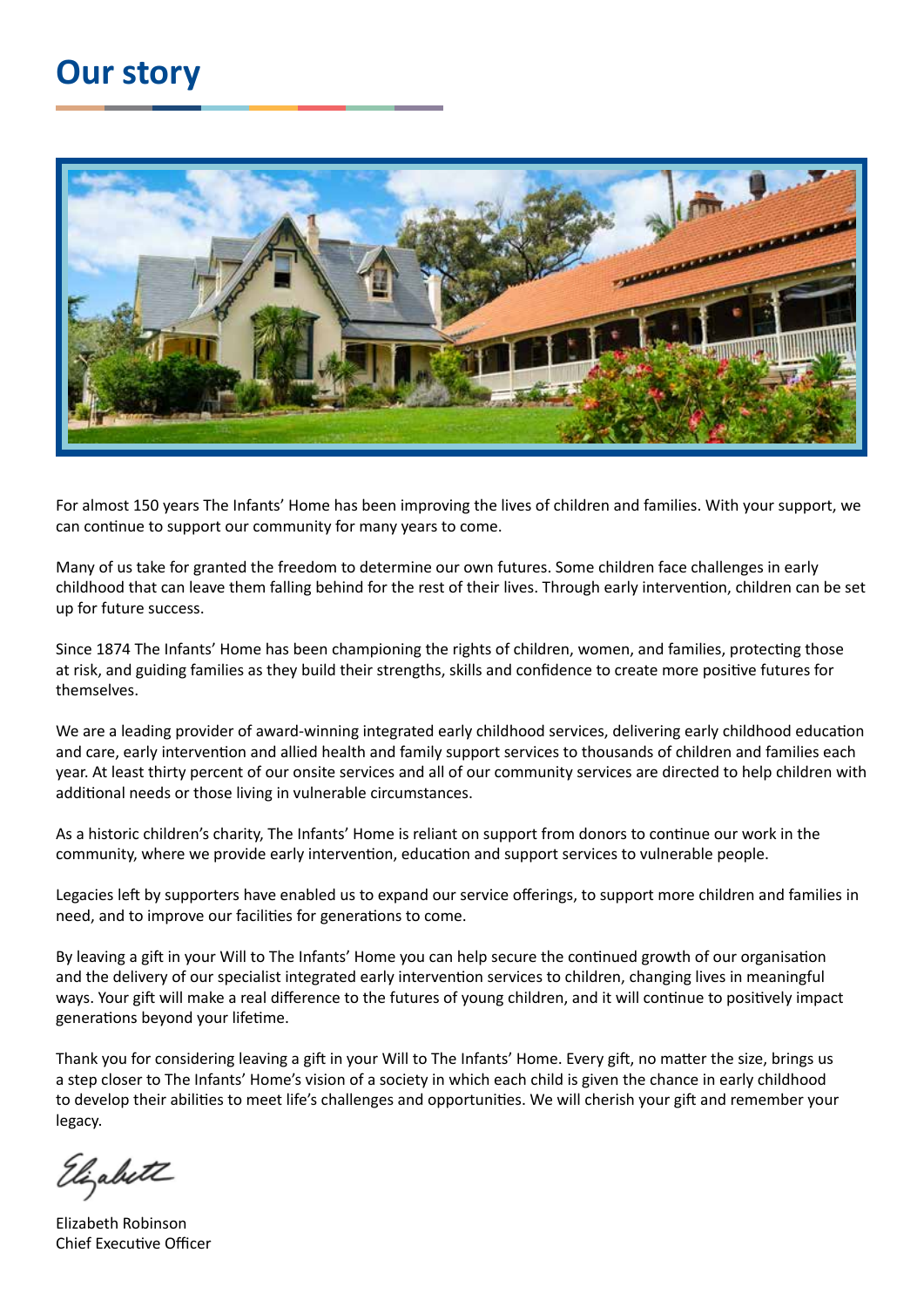#### **Marion's and Jean's legacies**

The formative years they spent at The Infants' Home had a profound impact on twin sisters Marion and Jean, who became residents of our then refuge for women and children in the early 1920s, at just one month old, following the untimely death of their mother.

The twin's father, Lionel, was a widower and, having immigrated with his late wife from England, had no family support to help him care for his infant daughters. Lionel found himself vulnerable and in need of help, much like many of the families we assist today. The Infants' Home provided a safe place where the twins could be cared for together, and where the wish their mother had had of keeping them together could be fulfilled.

Marion and Jean remained in the care of The Infants' Home until they were five years old, with their father visiting regularly to spend time with them. When Lionel remarried the twins returned home - happy and healthy - and they grew up in a loving family with their other siblings. Both Marion and Jean went on to lead wonderful, enriching lives and to raise families of their own.

It was the generosity of our donors and supporters all those years ago that enabled The Infants' Home to carry out the good work which positively impacted the lives of Marion, Jean and their father, who faced significant adversity through no fault of their own. The legacies of those donors continued to live on for the entirety of the twins' lifetimes, to almost 100 years later, when Jean sadly passed away at the age of 95, followed by Marion at the age of 97.

Although they do not realise it at the time, the environments and experiences children have in their early years have a lasting impact on their future lives. This was certainly true for Marion and Jean. Their fond memories and lifelong connection with The Infants' Home speak to the gratitude they felt that such a place existed at a time they needed it, and which enabled their family to remain together.

Both Marion and Jean were lifetime supporters of The Infants' Home as a testament to their belief in the lifechanging work that The Infants' Home does and were content in the knowledge that their donations would help secure the future wellbeing of children and families for generations to come.

The Infants' Home is honoured to have played a part in Marion's and Jean's life stories, and to be able to remember them as a part of our organisation's rich history. Like Marion and Jean, through a gift in your Will, you and your legacy will never be forgotten.





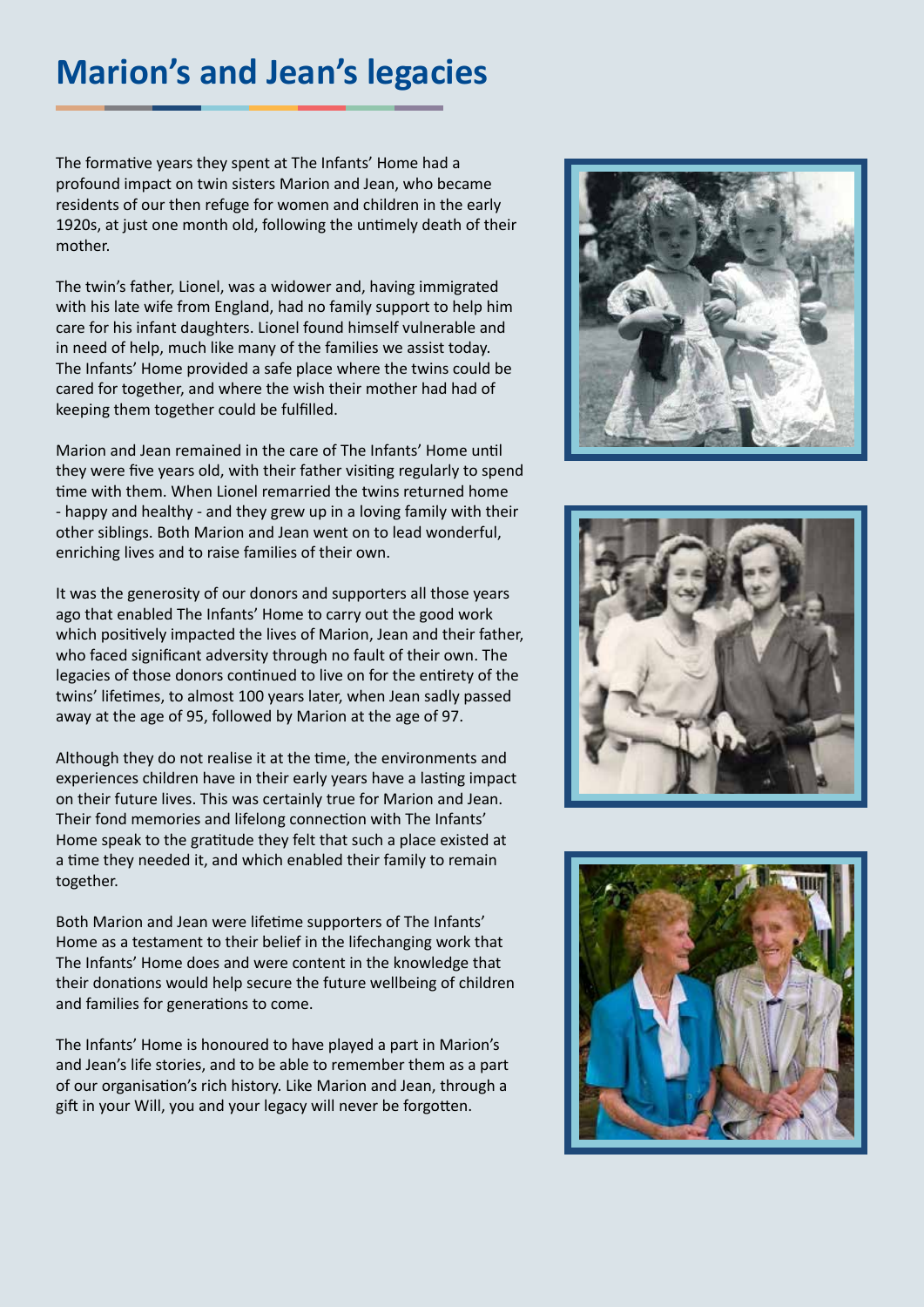#### **Providing** *each child, every opportunity***: Sam's Story**



Sam was born with Trisomy 21 (Down syndrome), a genetic disorder that causes developmental and learning delays and distinctive facial features.

Sam spent the first six weeks of his life in a Neonatal Intensive Care Unit due to health complications. It was discovered that the hole in his heart he was born with had not closed, causing him significant hypertension (high blood pressure). He also struggled to breathe and feed, and was fed via a nasal gastric tube until he was six months old. At five months of age he underwent open heart surgery.

For first time parents Natalie and Mathew, the prospect of finding child care where Sam's specific health and developmental needs could be met was daunting. However, with no family in Sydney, they needed to find a suitable place for Sam so that Natalie could return to work.

Natalie first learned about our child care centres when she contacted our Sydney Hope Cottage postnatal service for help with breastfeeding following Sam's surgery. When she mentioned her concerns about finding child care for Sam, the nurse encouraged Natalie to contact us.

"*There didn't seem to be a problem, and putting him on the waitlist seemed very easy. I was just so thrilled*  *that The Infants' Home had an onsite nurse and social worker,*" Natalie says.

Sam started in our Robinson House centre at just over a year old. The integrated team of educators, a nurse, and allied health staff worked closely with Sam, Natalie and Mathew to support his transition to child care, where he was included in our everyday play-based learning program with other children while also having his health and development needs met.

Sam settled happily into Robinson House, but at then 18 months old he was diagnosed with Leukemia and Osteomyelitis (a bone infection). Sam had to be taken out of the centre while he underwent cancer treatment which compromised his immune system, and he had to have several surgeries related to the bone infection. Natalie says, "*I cannot express enough how supportive the staff were at this time. They reassured me that when Sam was better he could come back and not to worry about that. The second time* [he enrolled] *after his treatment was honestly like coming back home—the support, love and genuine joy in seeing him better—no words can really do it justice.*"

 *Sam's and our family's time at The Infants' Home has contributed in so many ways to help set Sam up for his current successes. —*  **Natalie, Sam's Mum** " "

Upon his return to our Johnson House centre, Natalie felt that everyone was always kept on the same page with regard to Sam's needs and wellbeing, and that the whole team shared in the joy of his triumphs and achievements.

In 2016 Sam started primary school, and he also began to walk independently that year, and eventually running right to the finish line in his school's sports carnival running race—a proud milestone moment for Sam and his parents!

Sam now attends an Education Support Unit within a local primary school in Perth where he and his family moved in 2017. He has achieved some fantastic milestones since leaving The Infants' Home, and he still continues to maintain friendships with many of his peers from his days at The Infants' Home.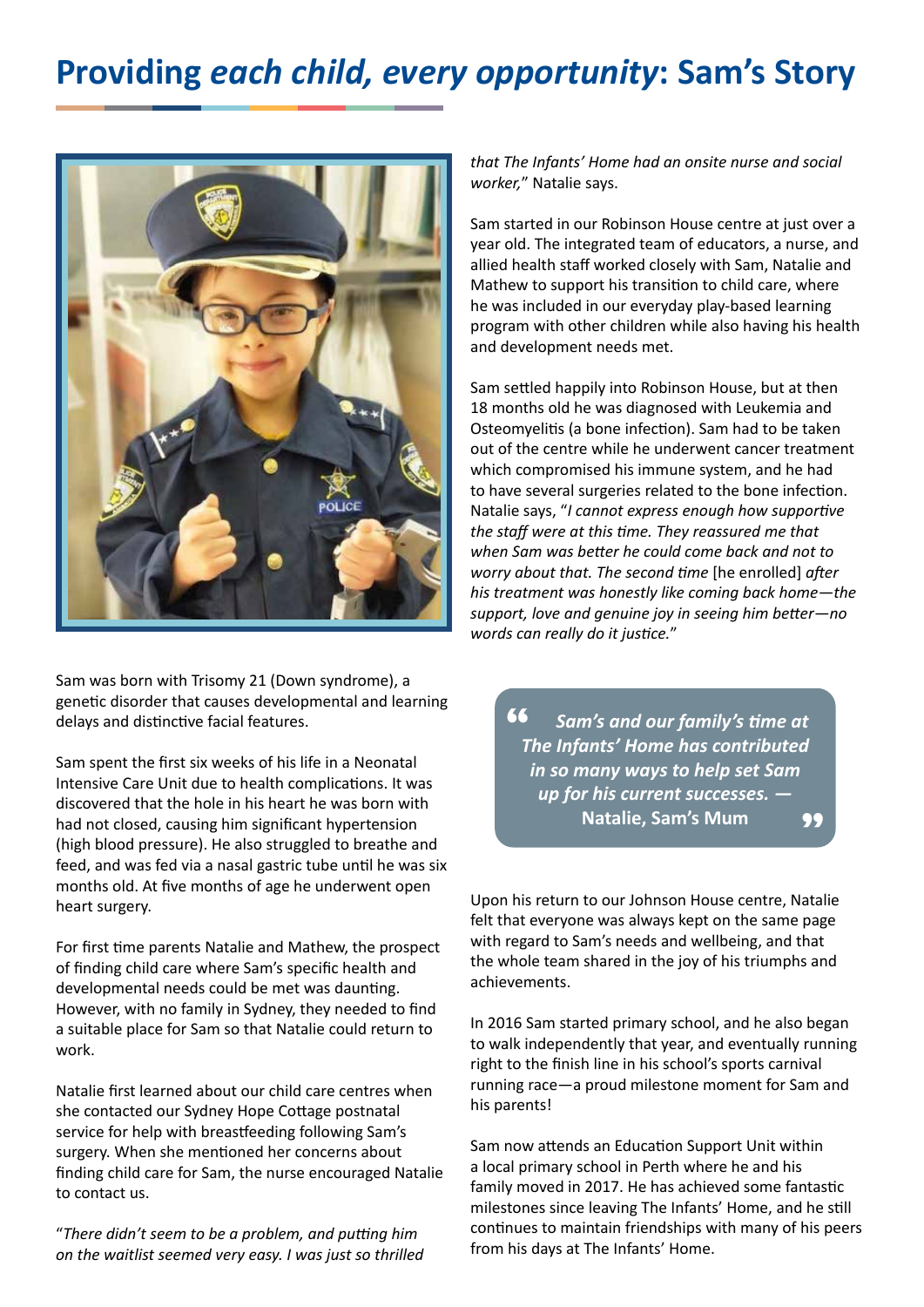## **How to leave a gift in your Will to The Infants' Home**

While it may be hard to think about and plan for, having a Legal Will gives you the power to choose how your life's assets will provide for your loved ones, and the causes you care about, beyond your lifetime.

Once you have taken care of your family and loved ones, you may like to consider leaving a gift to The Infants' Home to establish your legacy as an individual who makes brighter futures for vulnerable children and families possible. Your example of generosity also has the potential to encourage others to join you in creating their own legacy, making an even greater impact on future generations.

Whether you are creating a Will for the first time, or updating your existing Will, it is easy to leave a gift in your Will to The Infants' Home.

While it is a personal decision for you to make, we recommend that any decisions about estate planning and your Will be discussed with your family and loved ones.

There are many ways you can leave a gift in your Will to The Infants' Home, including:

- A residue gift. After you have provided for your loved ones, you can leave a percentage of the remainder of your estate to The Infants' Home.
- A percentage gift. This can be anything from 1% to 100% of your entire estate. Even a small percentage makes a big difference.
- A fixed amount. This may be a specific sum of money, real estate, shares or even items of value that you nominate. This is also known as a pecuniary gift.
- A trust. This can be established with The Infants' Home as the named beneficiary for ongoing support.

If you have an existing Will and would like to update it to leave a gift for The Infants' Home, you can make an amendment to your Will. This is called a codicil and can be done with your solicitor.

We recommend seeking a solicitor to create or update your Will, or that you use an online Will writing service such as Safewill.

## **Suggested wording for your Will**

It is important that The Infants' Home is correctly named in your Will. We recommend that you ask your solicitor to insert the applicable statement selected from the wording below:

*I give to The Infants Home (ABN 71 174 918 661) The whole of my estate, or [insert number] percent of my estate, or The residue of my estate, or [insert number] percent of the residue of my estate, or The sum of \$ [insert value of your gift]*

*Free of all duties and testamentary expense for its general purposes. I direct that the official receipt of the organisation signed by the CEO or the Treasurer shall be a full and sufficient discharge to my executor for this bequest.'*